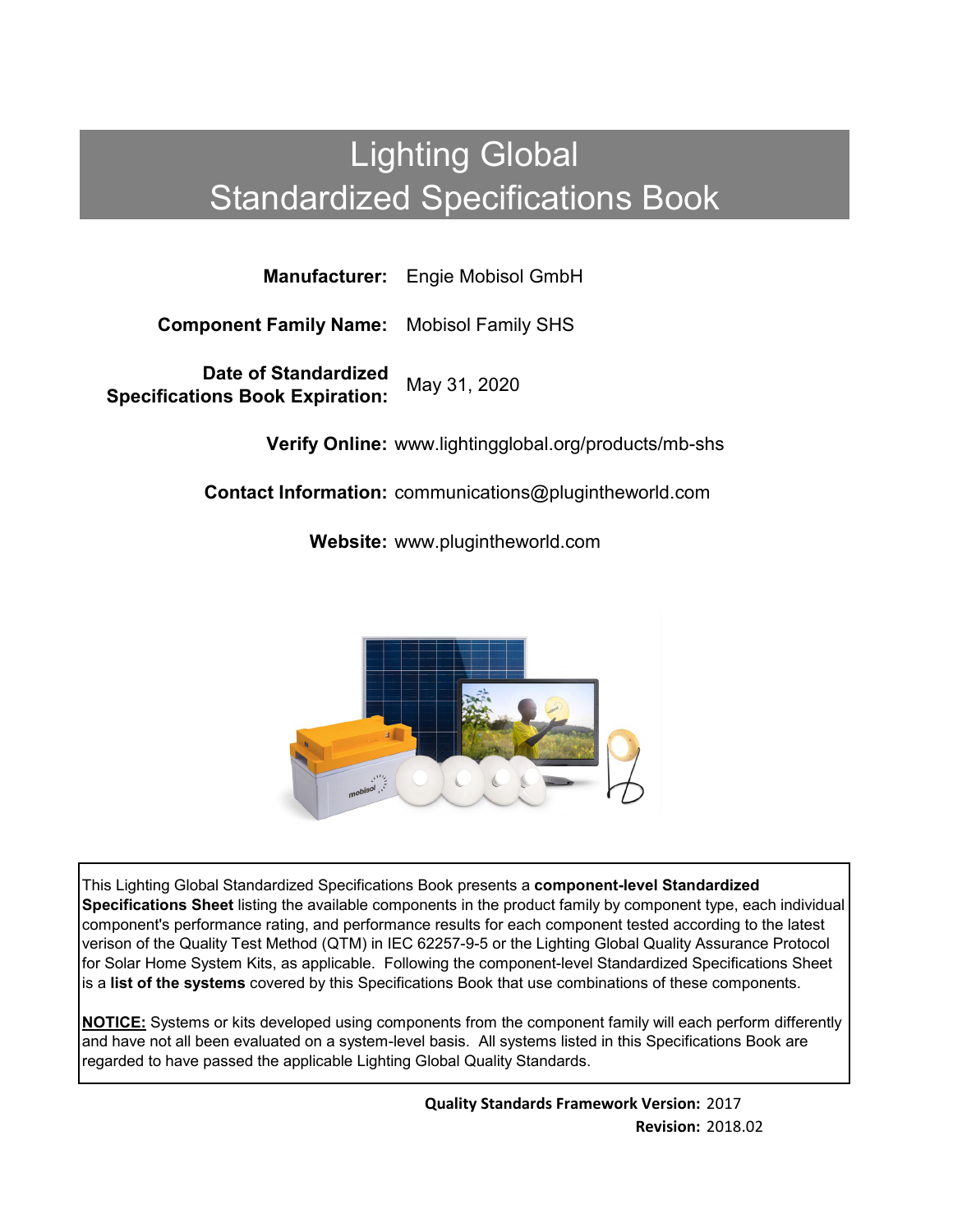## **Component-Level Standardized Specifications Sheet** Engie Mobisol GmbH

Mobisol Family SHS Family

| <b>Battery / Control Box</b>                                                                                                                                                                                                    |                                |                                  |
|---------------------------------------------------------------------------------------------------------------------------------------------------------------------------------------------------------------------------------|--------------------------------|----------------------------------|
| Name /                                                                                                                                                                                                                          | <b>Battery Capacity Rating</b> | <b>Measured Battery Capacity</b> |
| <b>Model Number</b>                                                                                                                                                                                                             | (mAh)                          | (mAh)                            |
| 50 Ah Solar Battery and Controller*                                                                                                                                                                                             | 50000                          | 54000                            |
| 100 Ah Solar Battery and Controller*                                                                                                                                                                                            | 100000                         | 96000                            |
| $\star$ the matrix of the set of the set of the set of the set of the set of the set of the set of the set of the set of the set of the set of the set of the set of the set of the set of the set of the set of the set of the |                                |                                  |

The Mobisol systems are pay-as-you-go (PAYG) enabled.

#### **PV Module**

| Name / Model Number | <b>Peak Power at STC Rating</b><br>(W) | <b>Measured Peak Power at STC</b><br>(W) |
|---------------------|----------------------------------------|------------------------------------------|
| 80 Wp Solar Panel   | 80                                     | 79                                       |
| 100 Wp Solar Panel  | 100                                    | 98                                       |
| 120 Wp Solar Panel  | 120                                    | --                                       |
| 200 Wp Solar Panel  | 200                                    | 200                                      |

### **Light Sources**

|                                | <b>Luminous Flux Rating Measured Luminous</b><br>Flux (Im)<br>(lm) |             | <b>Measured Lamp</b><br>Efficacy (Im/W) |
|--------------------------------|--------------------------------------------------------------------|-------------|-----------------------------------------|
| Name / Model Number            | On                                                                 | On          | On                                      |
| 3.5 W bulb                     | 350                                                                | 474         | 137                                     |
| 2 W bulb                       | 200                                                                | 200         | 102                                     |
|                                |                                                                    |             |                                         |
| <b>Portable Lamps</b>          | <b>High</b>                                                        | <b>High</b> | <b>High</b>                             |
| Sun King Pico 50 Portable Lamp | Not stated                                                         | 45          | 132                                     |

#### **Appliances**

| Name / Model Number      | <b>Description</b> | <b>Rated</b><br>Power (W) | <b>Measured</b><br><b>Power</b><br>(W) | <b>Rated</b><br><b>Battery</b><br>Capacity<br>(mAh) | <b>Measured</b><br><b>Battery</b><br>Capacity<br>(mAh) |  |
|--------------------------|--------------------|---------------------------|----------------------------------------|-----------------------------------------------------|--------------------------------------------------------|--|
| Mobisol Television - 19" | 19" DC flat screen | 12                        | 10                                     | --                                                  |                                                        |  |
| Mobisol Television - 24" | 24" DC flat screen | 15                        |                                        |                                                     |                                                        |  |
| Mobisol Television - 32" | 32" DC flat screen | 24                        | 21                                     |                                                     |                                                        |  |
| Mobisol Television - 43" | 43" DC flat screen | 29                        | --                                     | --                                                  |                                                        |  |

**NOTICE:** As indicated, not all components listed on this page were tested according to the Quality Test Method (QTM) in IEC 62257-9-5 or the Lighting Global Quality Assurance Protocols for Solar Home System Kits. However, based on the satisfactory performance of the tested components in the family, the components that were not tested are regarded to have passed the applicable Lighting Global Quality Standards. In addition, all tested components passed an internal inspection, the full array of *applicable* QTM durability tests, as well as ingress protection testing (where applicable).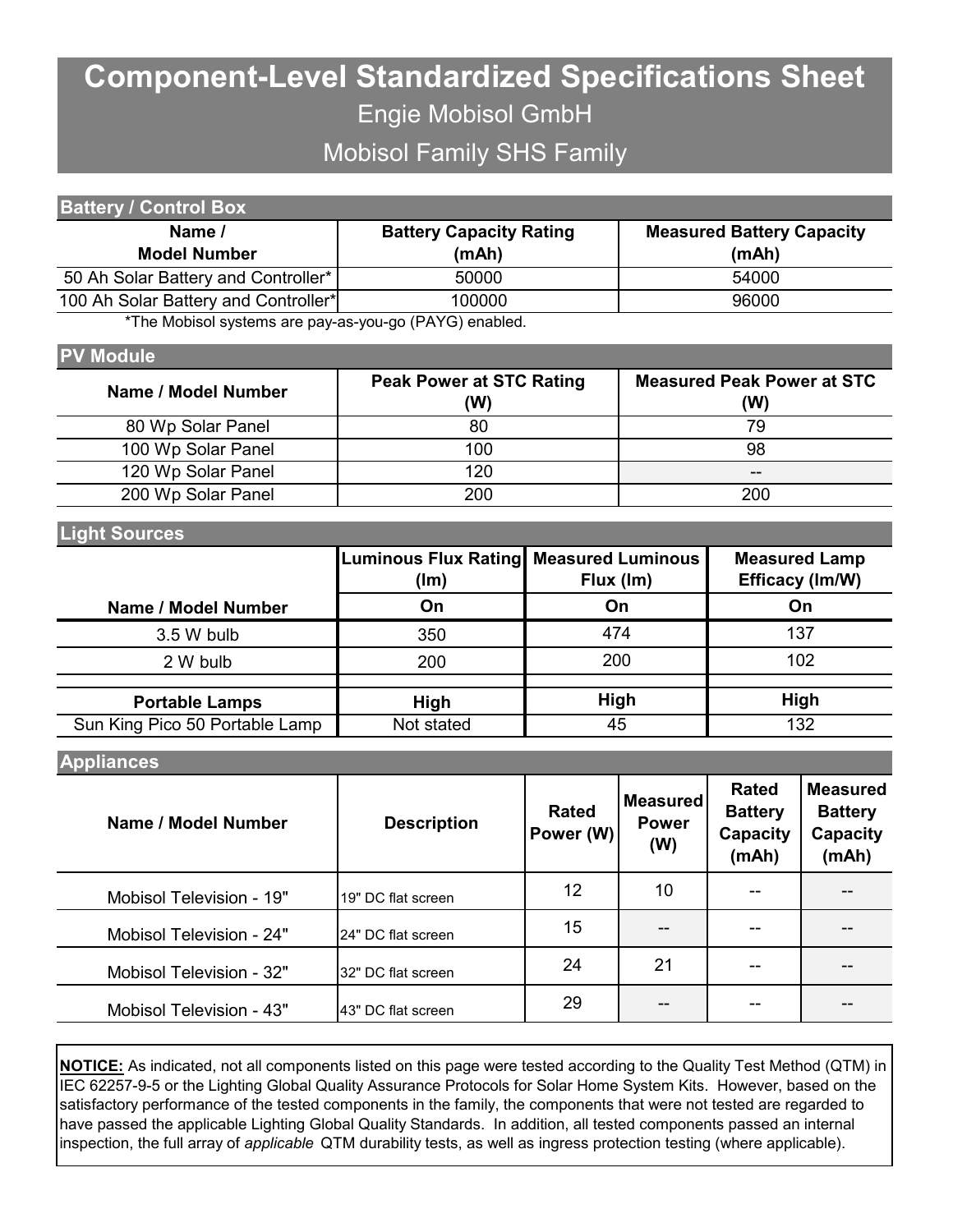### **List of Covered Systems** Engie Mobisol GmbH Mobisol Family SHS Family

|                                   | Number of each component included in each system |                                   |                   |              |              |              |                 |                                       |                      |                       |                       |                           |  |
|-----------------------------------|--------------------------------------------------|-----------------------------------|-------------------|--------------|--------------|--------------|-----------------|---------------------------------------|----------------------|-----------------------|-----------------------|---------------------------|--|
| <b>System Name</b>                | 2 W or 3.5 W<br><b>Bulbs</b>                     | Sun King Pico 50<br>Portable Lamp | $\overline{M}$ .6 | 24" TV       | 32" TV       | 43" TV       | Ah Battery<br>ន | Ah Battery<br>$\overline{\mathbf{e}}$ | 80 Wp Solar<br>Panel | 100 Wp Solar<br>Panel | 120 Wp Solar<br>Panel | 200 Wp Solar<br>್<br>Pano |  |
| 80 W Mobisol SHS Basic            | 3 to 12                                          | $\mathbf{1}$                      |                   |              |              |              | $\mathbf{1}$    |                                       | $\mathbf{1}$         |                       |                       |                           |  |
| 80 W Mobisol Family SHS - 19" TV  | 4 to 12                                          | $\mathbf{1}$                      | $\mathbf{1}$      |              |              |              | $\mathbf{1}$    |                                       | $\mathbf{1}$         |                       |                       |                           |  |
| 80 W Mobisol Family SHS - 24" TV  | 4 to 12                                          | $\mathbf{1}$                      |                   | $\mathbf{1}$ |              |              | $\mathbf{1}$    |                                       | $\mathbf{1}$         |                       |                       |                           |  |
| 100 W Mobisol SHS Basic           | 3 to 12                                          | $\mathbf{1}$                      |                   |              |              |              | $\mathbf{1}$    |                                       |                      | 1                     |                       |                           |  |
| 100 W Mobisol Family SHS - 24" TV | 4 to 12                                          | $\mathbf{1}$                      |                   | 1            |              |              | $\mathbf{1}$    |                                       |                      | 1                     |                       |                           |  |
| 120 W Mobisol SHS Basic           | 3 to 12                                          |                                   |                   |              |              |              | $\mathbf{1}$    |                                       |                      |                       | $\mathbf{1}$          |                           |  |
| 120 W Mobisol Family SHS - 24" TV | 4 to 12                                          |                                   |                   | 1            |              |              | $\mathbf{1}$    |                                       |                      |                       | 1                     |                           |  |
| 120 W Mobisol Family SHS - 32" TV | 4 to 12                                          |                                   |                   |              | $\mathbf{1}$ |              | $\mathbf{1}$    |                                       |                      |                       | $\mathbf{1}$          |                           |  |
| 120 W Mobisol Family SHS - 43" TV | 4 to 12                                          |                                   |                   |              |              | $\mathbf{1}$ | $\mathbf{1}$    |                                       |                      |                       | $\mathbf{1}$          |                           |  |
| 200 W Mobisol SHS Basic           | 3 to 12                                          |                                   |                   |              |              |              |                 | $\mathbf{1}$                          |                      |                       |                       | $\mathbf{1}$              |  |
| 200 W Mobisol Family SHS - 24" TV | 4 to 12                                          |                                   |                   | $\mathbf{1}$ |              |              |                 | 1                                     |                      |                       |                       | $\mathbf{1}$              |  |
| 200 W Mobisol Family SHS - 32" TV | 4 to 12                                          |                                   |                   | 1            |              |              |                 | $\mathbf{1}$                          |                      |                       |                       | $\mathbf{1}$              |  |
| 200 W Mobisol Family SHS - 43" TV | 4 to 12                                          |                                   |                   |              |              | 1            |                 | $\mathbf{1}$                          |                      |                       |                       | $\mathbf{1}$              |  |
| 200 W Bright Future SHS - 32" TV* | 12                                               |                                   |                   |              | $\mathbf{1}$ |              |                 | 1                                     |                      |                       |                       | 1                         |  |
| 200 W Bright Future SHS - 43" TV  | 12                                               | 1                                 |                   |              |              | 1            |                 | 1                                     |                      |                       |                       | 1                         |  |

**\***Tested as a full system. Individual SSS available on Lighting Global website.

### **NOTICE:**

Only the Mobisol Bright Future SHS - 32" TV was fully tested as systems according to the Quality Test Method (QTM) in IEC 62257-9-5 or the Lighting Global Quality Assurance Protocol for Solar Home System Kits, as applicable. Individual Standardized Specifications Sheets (SSS) that report system-level performance are available for the Mobisol Bright Future SHS - 32" TV at www.lightingglobal.org/products. Systems that were not tested, but that were developed using components from the component family will perform differently than the system(s) shown in the individual system-level SSS. All systems listed above are regarded to have passed the applicable Lighting Global Quality Standards.